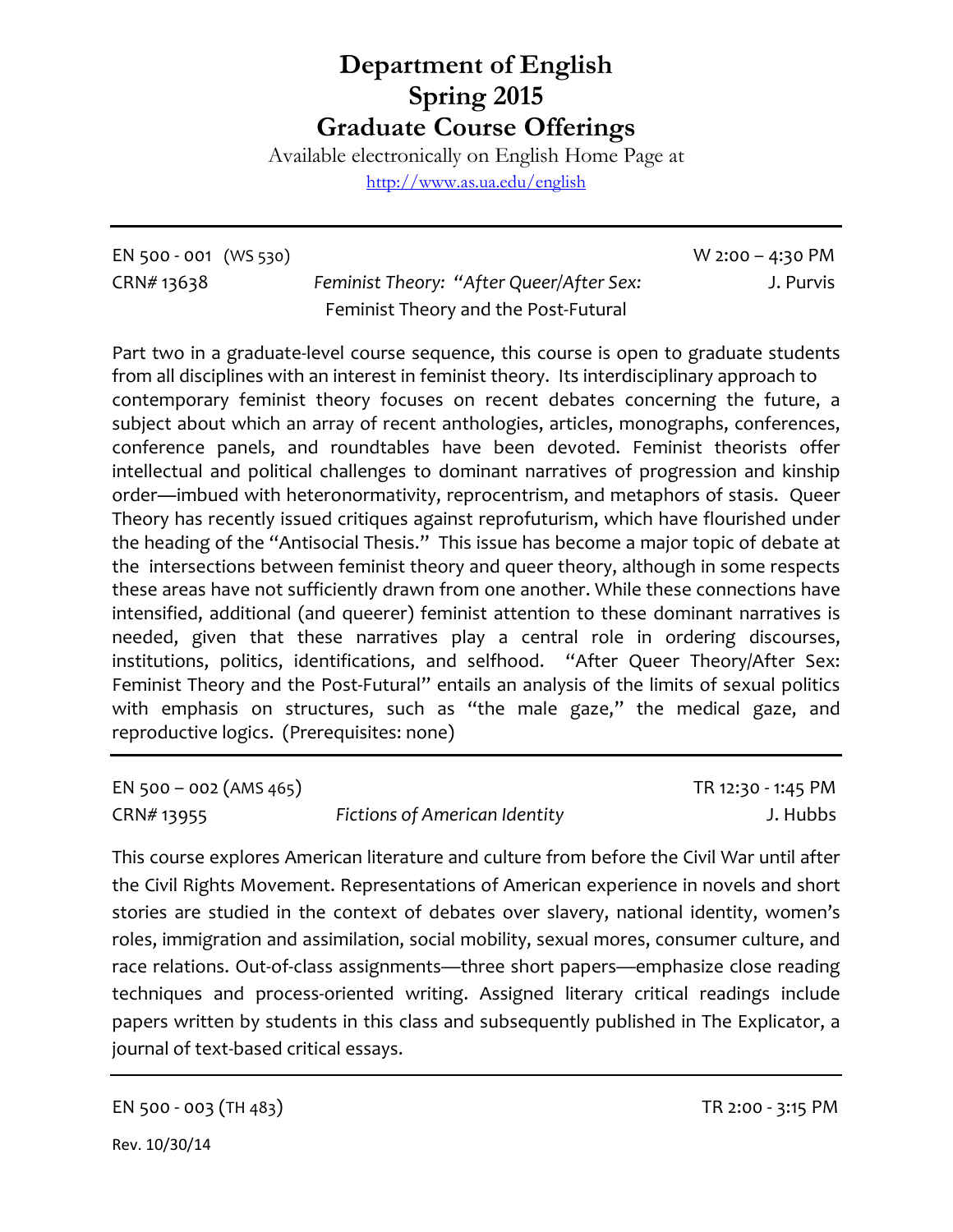EN 500 - 004 (HY 500) T 2:00 - 4:30 PM CRN# 19766 *Digital Humanities* J. Drouin

This course will introduce graduate students to digital humanities from both a theoretical and a methodological standpoint. We will begin with a discussion of what digital humanities is, if indeed it can be defined, and then interrogate the current state of the field, looking at the intersections of DH, economics, class, race, and gender, as the postcolonial DH movement encourages. As an English course, material will be geared towards digital literary studies; however, this course is cross-listed with History and we will think about DH through the lenses of other humanities disciplines. Students will evaluate a series of DH tools, and they will explore several well-established DH projects before conceptualizing their own project and writing a hypothetical grant proposal requesting funding to help bring their idea to fruition. In addition, they will contribute data markup to an established project, which will give them the opportunity to publish and receive public credit for their work. By the end of the course, students will have a good sense of the vast possibilities DH offers and be poised to use DH tools and methods in their own research.

EN 525 - 001 TR 2:00 - 3:15:00 PM CRN # 15608 Variations *in American English* R. Thompson

The study of the experience of the English language in America, with particular emphasis on its development and dialects. We'll explore differences in accent, vocabulary, grammar, and patterns of language use among people from across the United States. We'll look at how dialect differences developed, reflect on how language is a part of our identity, and consider the consequences of linguistic stereotyping, both positive and negative.

| EN 532 - 001 |                                    | R 9:30 - 12:00 PM |
|--------------|------------------------------------|-------------------|
| CRN# 19767   | Approaches to Teaching Composition | K. Gardiner       |

An introduction to the basic pedagogical approaches to teaching expository writing in secondary and higher education, along with examinations of epistemology, ideology, and traditional conventions underlying such approaches. Innovative pedagogical approaches used in such instruction will also be touched on.

We will discuss different writing pedagogies, student learning outcomes, the stages of writing as a process, strategies for constructing syllabi and writing assignments, working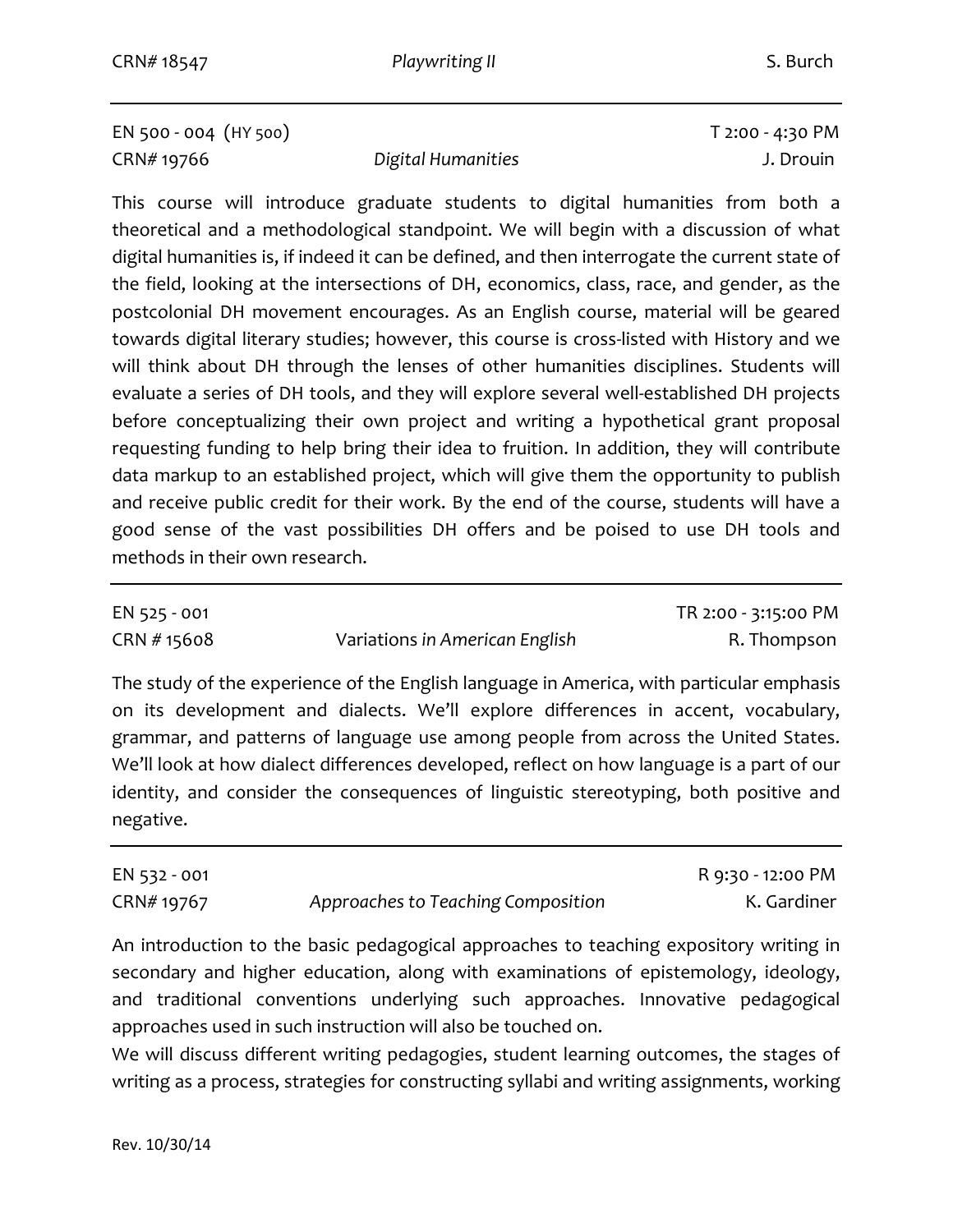with student papers, grading, and student conferencing, and training in assessing student writing and understanding problems of some common assessment practices.

Students will be exposed to different types of first-year writing courses as well as advanced writing courses. Among other requirements will be short response papers, online blog discussion responses, oral presentations, classroom observations, and a final research paper.

Possible Assigned texts: Rose: Lives on the Boundary; Johnson, Teaching Composition: Background Readings; Lindemann: A Rhetoric for Writing Teachers; Tate, Taggart, Hessler, and Schick: A Guide to Composition Pedagogies; Barnett: Teaching Argument in the Composition Course; Williams: Style.

| EN 534 - 001 / 101 |                                    | TR 12:30 - 1:30 PM |
|--------------------|------------------------------------|--------------------|
| CRN# 13224 / 17512 | Practicum Teaching College English | J. Kidd            |

Spring semester only. Required of all graduate assistants teaching EN 102 for the first time in the UA English department. Training in reaching EN 102 course goals and writing outcomes. Further instruction in teaching formal argumentation and advanced research techniques.

| EN 534 - 002 / 102 |                                    | TR 12:30 - 1:30 PM |
|--------------------|------------------------------------|--------------------|
| CRN# 15991 / 17513 | Practicum Teaching College English | B. Champagne       |

Spring semester only. Required of all graduate assistants teaching EN 102 for the first time in the UA English department. Training in reaching EN 102 course goals and writing outcomes. Further instruction in teaching formal argumentation and advanced research techniques.

| EN 534 - 003 / 103 |                                       | TR 12:30 - 1:30 PM |
|--------------------|---------------------------------------|--------------------|
| CRN# 17510 / 17514 | Practicum in Teaching College English | N. Loper           |

Spring semester only. Required of all graduate assistants teaching EN 102 for the first time. Training in reaching EN 102 course goals and writing outcomes. Further instruction in teaching formal argumentation and advanced research techniques.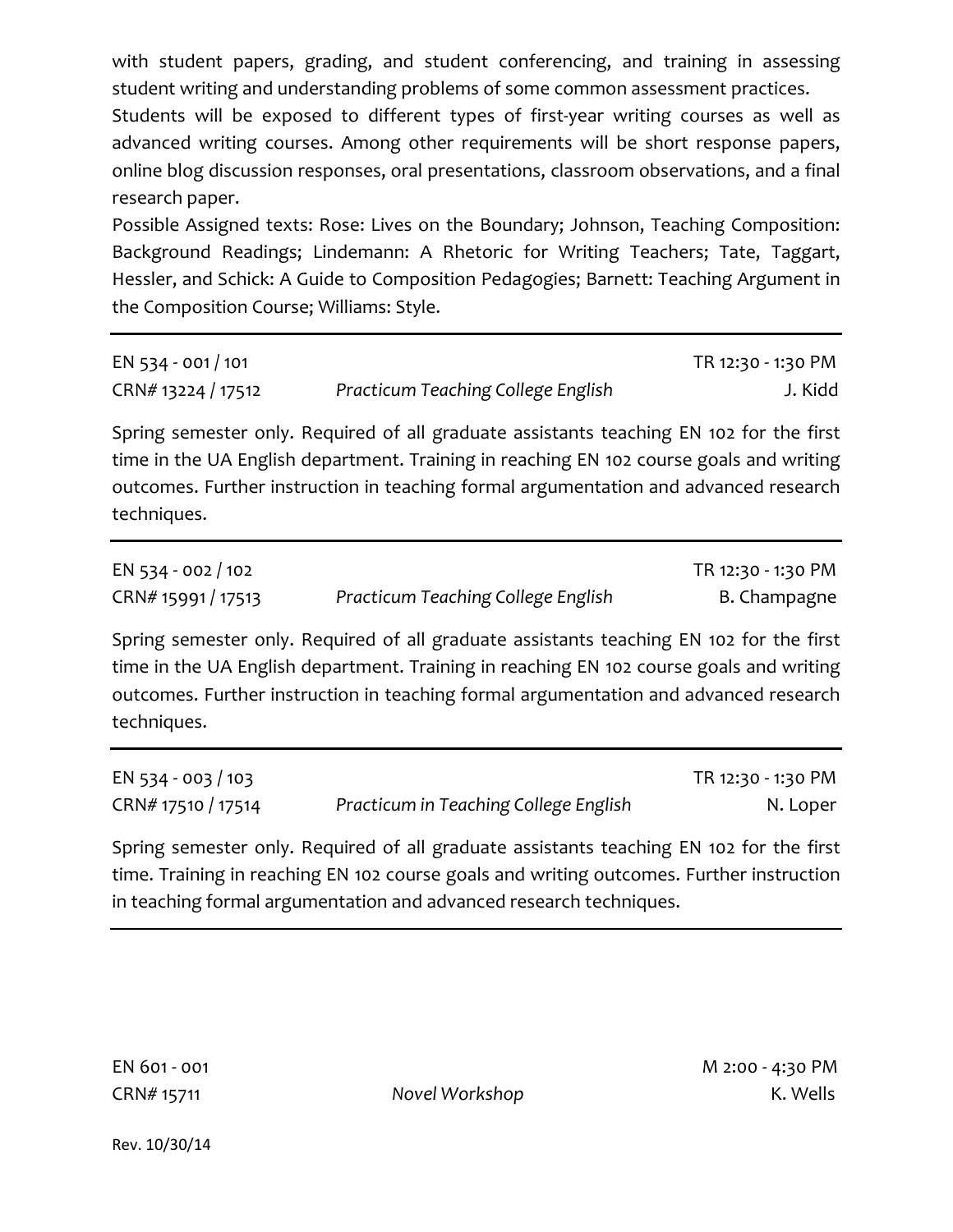This class is intended for students enrolled in the MFA Program in Creative Writing and is the first course in a two-semester graduate workshop concentrating on the study of the long form, and the research, preparation, and writing of a novel.

| EN 601 - 002 |                                 |                  | M 2:00 - 4:30 PM |
|--------------|---------------------------------|------------------|------------------|
|              | $CRN#$ 20438                    | Fiction Workshop | M. Martone       |
|              | The Graduate Workshop in Prose. |                  |                  |
|              |                                 |                  |                  |

| EN 603 - 001 |                          | T 2:00 - 4:30 PM |
|--------------|--------------------------|------------------|
| CRN# 11126   | Graduate Poetry Workshop | J. Brouwer       |

This is a workshop course, and the bulk of our time will be spent discussing the poems you write. However, on the theory that lively reading can help to generate lively writing, we will also read and discuss poetry and criticism by others. This course is open to MFA students working in their major genre. Other interested graduate students must submit a sample of 5-7 pages of poetry to the Director of Creative Writing well before preregistration to be considered for admission.

| EN 608 - 003 |                                   | R 2:00 - 4:30 PM |
|--------------|-----------------------------------|------------------|
| CRN# 13522   | <b>Special Topics: Ecopoetics</b> | H. Staples       |

In 2001, Jonathan Skinner founded the journal Ecopoetics, marking a seismic shift in nature writing. This course will survey that development, reading contemporary ecopoetic writing and considering juxtapositions with earlier 19th and 20th century nature writing. Students will gain a theoretical and practical understanding of ecopoetics, particularly as embodied in the North American postmodern pastoral. We will develop a working knowledge of ecopoetic forms and practices like collage, fieldwriting, documentary poetics, hybridity, conceptual and procedural writing, biomimesis, psychogeography, and other approaches derived from our readings. Assignments will include discussion leadership; presentations on student-led documentary-research inquiries and their use as grounding subjects for sustained ecopoetic writings; a notebook of exercises and imitations; and a final portfolio. Texts include The Arcadia Project: North American Postmodern Pastoral (New Series) Joshua Corey & G.C. Waldrep, editors; The Ecopoetry Anthology, editors Ann Fisher-Wirth, Laura-Gray Street and Robert Hass; as well as Ecocriticism, Greg Garrard and other selections.

|                                   | T 5:00 - 5:50 PM   |
|-----------------------------------|--------------------|
|                                   | W $4:30 - 6:00$ PM |
| Teaching Creative Writing to Kids | R. Behn            |
|                                   |                    |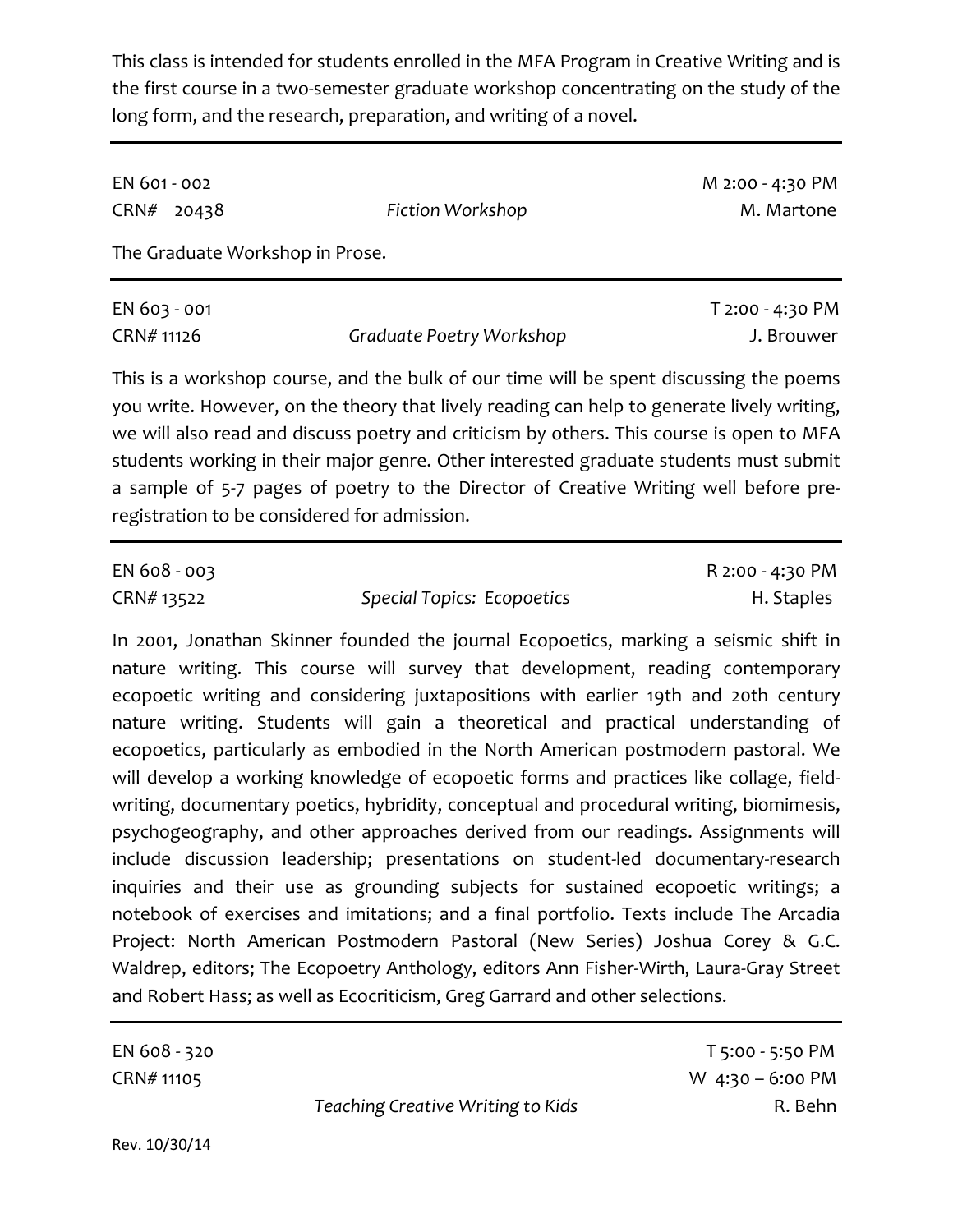This course is the pedagogical component of the Creative Writing Club (CWC), a Tuscaloosa-wide after school program for high school students. We draw motivated high school writers from a dozen schools in Tuscaloosa and invite them to Morgan Hall on Wednesdays after school to work with us. The CWC will begin its tenth season this spring. We have had grant support from the Tuscaloosa Arts Council and the Alabama State Council on the Arts. For a sense of what we've done in the past, visit uacreativewritingclub.wordpress.com. We will meet twice each week—once with just the graduate students, to organize the club, discuss pedagogy, and design lessons; and once with the high school kids to conduct the CWC. Prior teaching experience is not necessary. Most of the teaching is done in pairs or teams of graduate students working together. By semester's end, we will produce a publication of the students' work and a big reading. Meanwhile, we will refine the original creative writing lessons we develop along the way, writing them into chapters for a future textbook. This course is open to all MFA students. Other graduate students with experience in creative writing are sometimes admitted with permission of the instructor.

CRN# 20174 *Nature/Science/Fiction* H. Felt

EN 608 - 321 M 5:00 - 7:30 PM

As a subgenre of nonfiction, science writing has traditionally been categorized along authorial lines. There are scientists who write for their peers and scientists who write for general audiences, reporters who dissolve daily into the shadows of their scientific subjects, and journalists who use science to reveal larger cultural narratives. All of this work is mainly concerned with content: explaining information to other people. But there's another, much smaller subgenre of science writing that describes scientific practices and processes with language that's often lyrical. Unfortunately, what we might call literary science writing is elusive; it lacks an established canon and substantial body of criticism. To track it down, we'll study prose that nudges up against it: nature writing (tagline: ecstatic since Thoreau!), environmental writing (depressing yet hopeful!), and science fiction (disenfranchised but popular!). Print texts may include: Gerald Durrell's My Family And Other Animals, Annie Dillard's Pilgrim at Tinker Creek, Barry Lopez's Arctic Dreams, Edward Abbey's Desert Solitaire, Amy Leach's Things That Are, John McPhee's Basin and Range, Anne Fadiman's The Spirit Catches You and You Fall Down, Octavia Butler's Lillith's Brood, Gregory Benforth's Timescape, and Joanna Russ's The Female Man.

EN 609 - 001 W 12:00 - 12:50 PM CRN# 20243 *On the Road* R. Behn

This one-hour course will be a brief excursion into the world of travel writing, broadly defined, in both poems and prose. We will start by reading modernist Blaise Cendrars' Rev. 10/30/14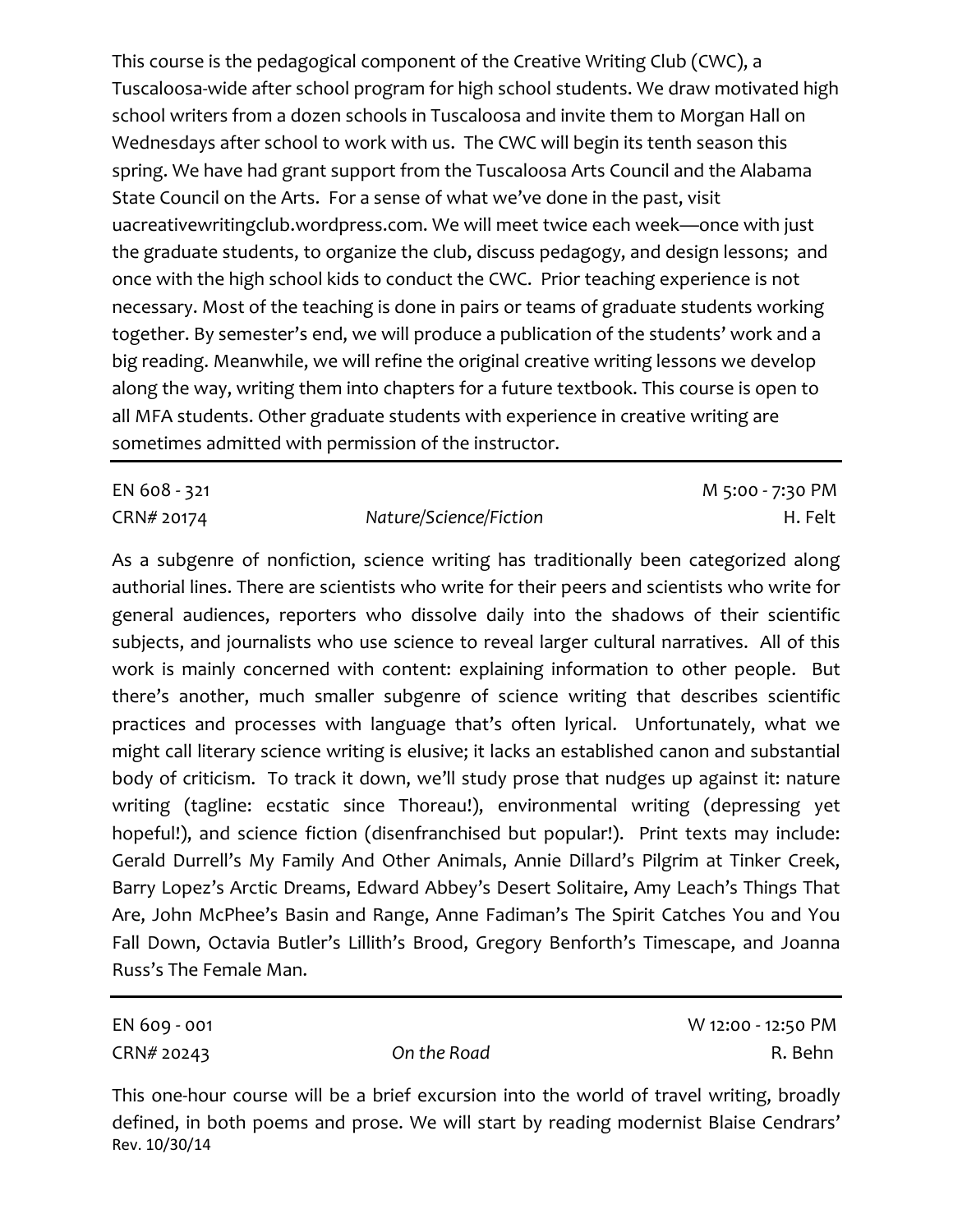"The Prose of the Trans-Siberian," and then make selections from other poems and prose of travel. Additional selections may include C.D. Wright's Deepstep Come Shining, Kerouac's On the Road, and choices from CondeNast's "The 86 Greatest Travel Books of All Time." Along the way, we'll write about our own journeys. Expect to choose a book or two to focus on, and to write while in motion.

| EN 609 - 300<br>CRN#14972                                | Pedagogy                                                                                                                                                                                                                                                                                     | S 12:00 - 12:50 PM<br>M. Martone |
|----------------------------------------------------------|----------------------------------------------------------------------------------------------------------------------------------------------------------------------------------------------------------------------------------------------------------------------------------------------|----------------------------------|
|                                                          | This class is required for teachers teaching EN 200 for the first time.                                                                                                                                                                                                                      |                                  |
| EN 609 - 320<br>CRN#14254                                | Publishing: Threat or Menace                                                                                                                                                                                                                                                                 | M 5:00 - 5:50 PM<br>M. Martone   |
| work in the contemporary dynamic landscape.              | A consideration of the procedures and process of publication for poetry and prose. The<br>class seeks to ask and answer practical and theoretical questions about publishing ones                                                                                                            |                                  |
| EN 609 - 321<br>CRN# 20440<br>(somewhat) by this course. | Academic Job Market<br>This course is devoted to educating you about and preparing you for the academic job<br>market. Letters of application, CVs, dossiers, writing samples, teaching philosophies,<br>interviews, these are the things that will be discussed, practiced, and demystified | T 5:00 - 5:50 PM<br>K. Wells     |
| EN 610 - 001<br>CRN# 15990                               | Theory and Methods of TESOL                                                                                                                                                                                                                                                                  | W 2:00 - 4:30 PM<br>D. Liu       |

This course offers an overview of the theoretical bases and practical applications of approaches to Teaching English to Speakers of Other Languages (TESOL). We will cover topics, such as the linguistic, psychological, and social aspects of second language learning, learner motivation, integrated skills teaching, successful teaching principles and strategies, choosing materials, assessment, culture in the classroom, and technology as a classroom resource.

| EN 612 - 001 |                                 | M 2:00 - 4:30 PM |
|--------------|---------------------------------|------------------|
| CRN# 15992   | Topics in Applied Linguistics:  | D. Liu           |
|              | Teaching grammar and vocabulary |                  |

Vocabulary and grammar are arguably the two most important parts in language learning. Using contemporary linguistic theories and approaches, such as Rev. 10/30/14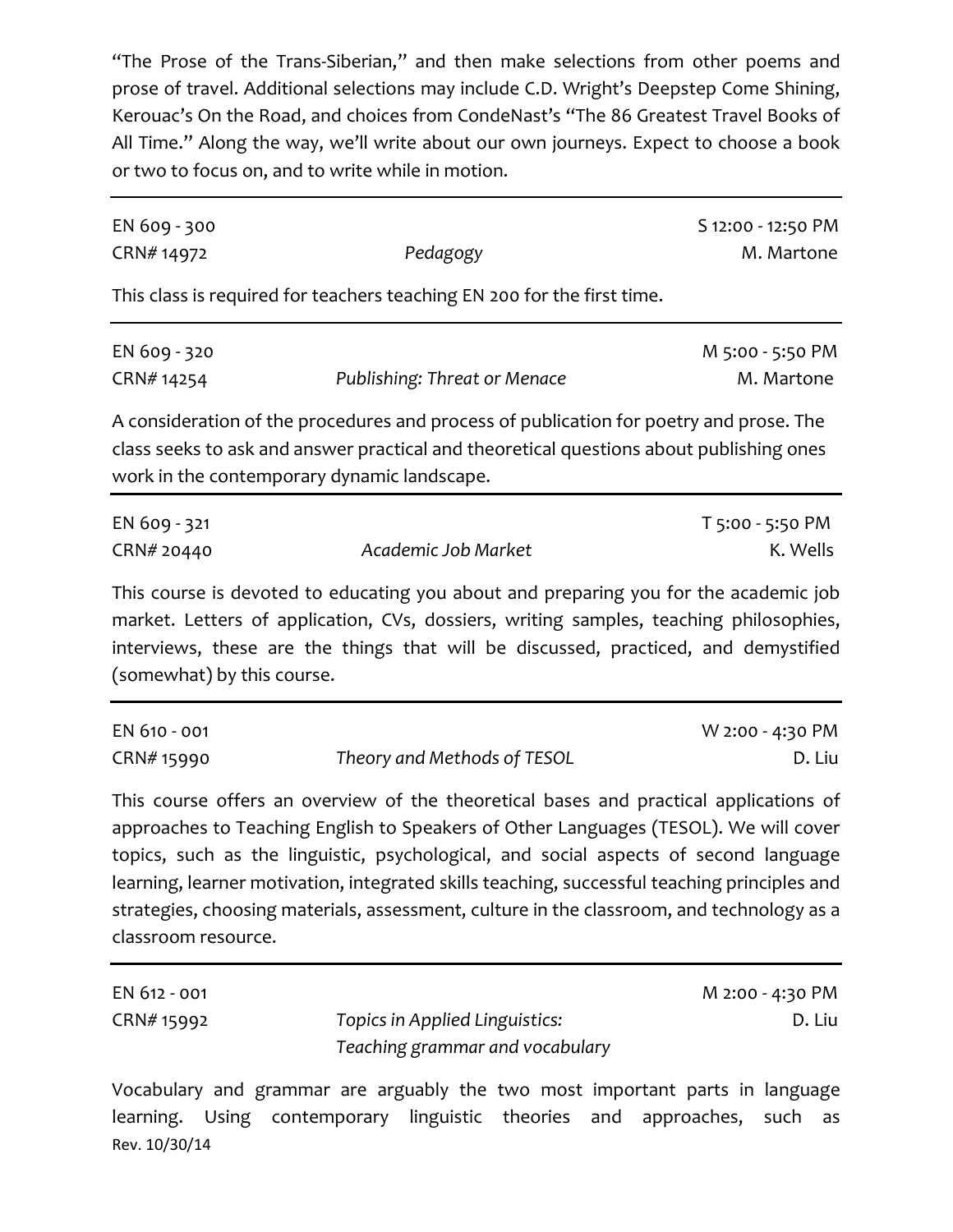cognitive/corpus linguistics and construction/pattern grammar, this course explores effective and creative ways of teaching vocabulary and grammar. Via readings and discussions, the class will gain a sound understanding of the new theories and will use them to critically examine lexico-grammatical descriptions and teaching practices in existing language textbooks and reference materials. In addition, students will, individually and collectively (in groups), develop lexico-grammatical teaching activities, exercises, assessment instruments, and lesson plans and share them in class.

| EN 617 - 001 |                                       | R 2:00 - 4:30 PM |
|--------------|---------------------------------------|------------------|
| CRN# 15631   | Teaching ESL Academic Language Skills | R. Nelson        |

Students will explore the field of Second Language Writing. This will include an overview of the field, its practices, and its current issues, focused on the roles of linguistic, educational, and composition research in the development of second language writing curricula and syllabi. We will also attempt to develop effective pedagogical techniques for responding to student composition in writing and in conference.

| EN 637 - 001 |                              | M 2:00 - 4:30 PM |
|--------------|------------------------------|------------------|
| CRN#18573    | Workshop in Academic Writing | J. McNaughton    |

A writing workshop normally taken in the student's final year of coursework. To pass this course, the doctoral student will be required to revise a paper and submit it for publication.

| EN 639 - 001 |                                             | W 3:30 - 6:00 PM |
|--------------|---------------------------------------------|------------------|
| CRN#18575    | Special Topics in Rhetoric and Composition: | M. Robinson      |
|              | The Rhetoric of the Pedagogical Narratives  |                  |

Film is a powerful and persuasive medium through which to conceptualize, narrate, and persuade ideology. This concept seems especially true when one considers the genre of pedagogical narratives in film and the larger educational, cultural, social, political, and artistic arguments implied in these kinds of films. This course will explore the genre of pedagogical films through a rhetorical lens, what arguments, both direct and implied, are being made about teaching as a philosophy, art form, or practice, and what rhetorical strategies are employed to advance those arguments. Students will be expected to secure and view the films in advance of the class meetings, as well as read relevant scholarship assigned on the films. Some weeks will be organized as feature and scholarship weeks; others will be organized as collection weeks. Films considered for discussion include To Sir, With Love; The Miracle Worker; Dead Poets Society; Good Will Hunting; The Class; Mona Lisa Smile; The Great Debaters; Higher Learning; Finding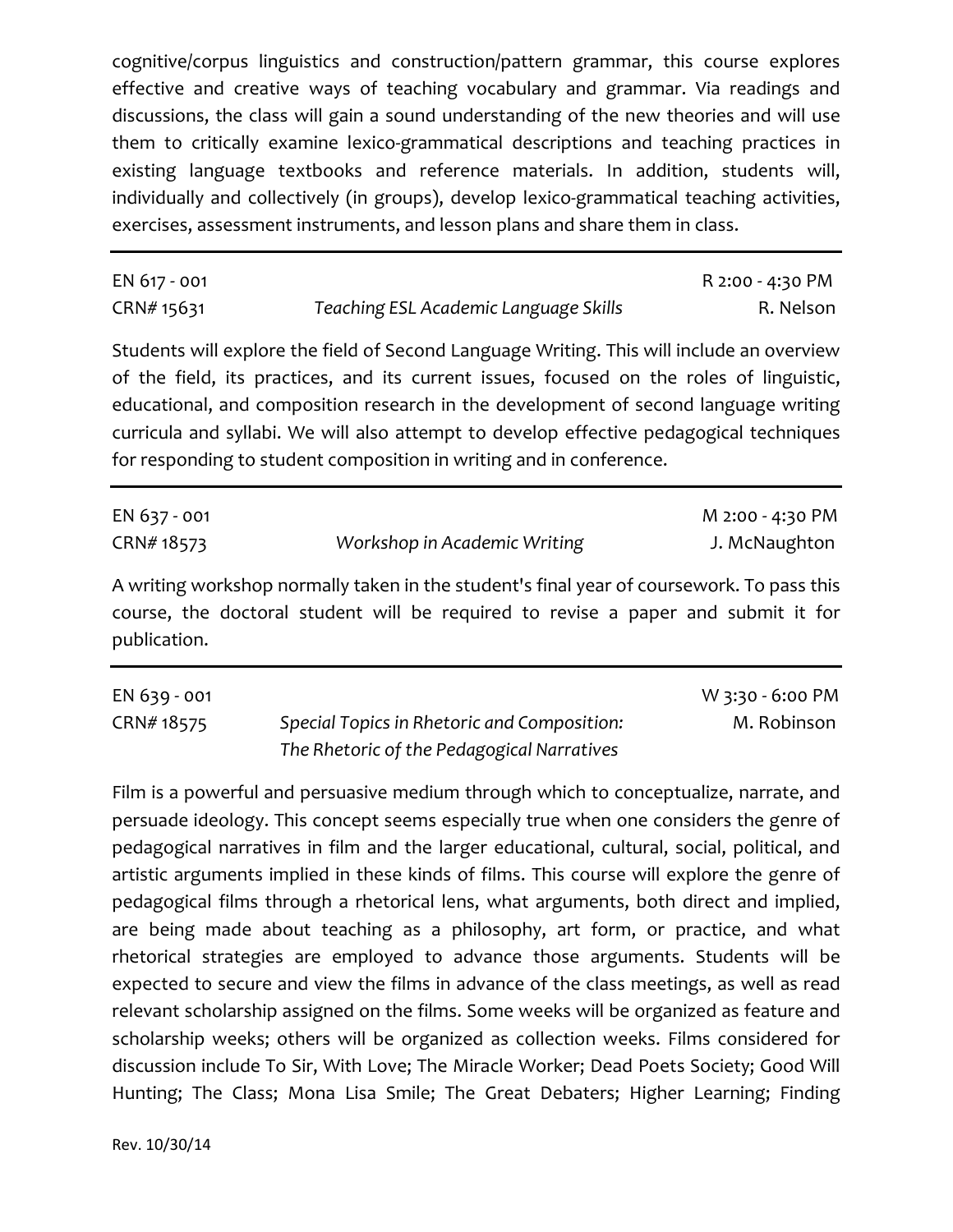Forrester; Precious; Lean on Me; Freedom Writers; Dangerous Minds; Stand and Deliver; Mr. Holland's Opus; School of Rock; Sister Act; and Chalk.

| EN 640 - 001 |                               | W 2:00 - 4:30 PM |
|--------------|-------------------------------|------------------|
| CRN# 16802   | <b>Essaying Emerson 3:</b>    | N. Bilwakesh     |
|              | The Literary (Critical) Essay |                  |

"Why has never the poorest country college offered me a professorship of rhetoric?"

The Journals of Ralph Waldo Emerson. (March, 1862)

It remains a question worth considering. By the time Emerson asked it, he had published six volumes of essays and a book of poems, had arranged for the publication of Thomas Carlyle's Sartor Resartus in Boston two years before its appearance as a book in England, and, in his address on "The American Scholar," he coined a lasting critical phrase, declaring, "There is then creative reading as well as creative writing." A partial answer to Emerson's question might emerge from an understanding of the development of the rhetoric and literature departments in the United States, as offered by Gerald Graff's Professing Literature: An Institutional History (1987).

In this seminar, we will focus on style and form in the American literary critical essay. To the extent that we consider the historical development of university professorships, we will ask and uncover what exactly, is "academic style?" Does academic criticism differ from other regular criticism? Is it a question of citation? Personal intrusion? Jargon? Is criticism artful? Our readings will consist of Emerson's literary criticism – his writings on specific books and on writing – and on American essayists that have followed, in some cases considering their relationships to university posts and their variant styles in different works, and in some cases looking at different critical approaches to Emerson, including those written in "an Emerson mood."

Readings in addition to Emerson may include:

Eve Kosofsky Sedgwick, Tendencies

Oscar Wilde, Intentions

D.H. Lawrence, Studies in Classic American Literature.

Jean Genet, Fragments of the Artwork

Ralph Ellison, The World and the Jug.

Wayne Koestenbaum, Hotel Women.

Susan Sontag, Against Interpretation.

Stanley Cavell, Contesting Tears: The Hollywood Melodrama of the Unknown Woman.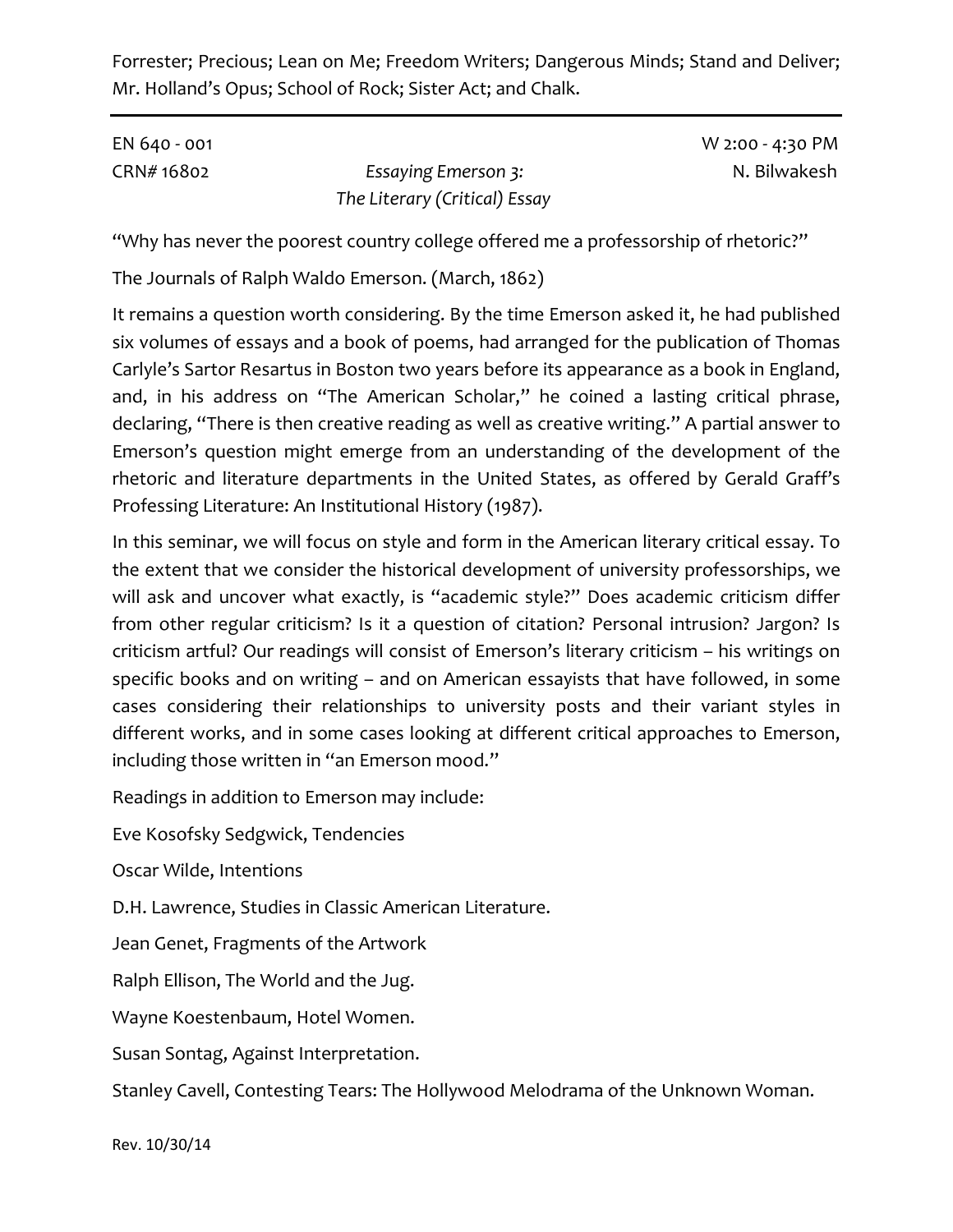CRN# 18645 *American Bildungsroman* F. Whiting

EN 640 - 002 W 10:00 - 12:30 PM

The course will examine the place of a particular sub-genre of the novel, the bildungsroman—roughly, novel of formation or education—within the context of American cultural production. The principal foci of our discussions will be the ways in which novels that we might designate bildungsromane simultaneously reflect and help to generate (invent, maintain, critique, etc.) cultural phenomena at the moment of their production: individual identity, youth, maturity, career, as well as various collective affiliations such as family, region, class, race, gender, and national identifications. Secondarily, we will give some thought to the implications of consuming them at a later date, namely, their reception in the present moment. In addition to several European and American bildungsromane, we will read a selection of historical and theoretical articles treating literary form and social history.

CRN# 18576 *African American Life Writing* T. Harris

EN 648 - 001 M 10:00 - 12:30 PM

EN 648, "African American Life Writing," will focus on life narratives by African American writers from the mid-nineteenth century into the 21st century. Beginning with traditional slave/freedom narratives, we will progress to exploring how self-presentation for these writers changes depending upon education, politics, sexuality, and natural or unnatural events. In later instances, we will examine the shaping of such narratives in connection with the fictional, poetic, or other literary creations of the writers. Discussion will be the primary mode of seminar operation. Texts may include some or all of the following: Frederick Douglass, Narrative of the Life of Frederick Douglass; Harriet Jacobs, Incidents in the Life of a Slave Girl; Solomon Northrup, Twelve Years a Slave; Langston Hughes, The Big Sea; James Weldon Johnson, Along This Way; Richard Wright, Black Boy; Zora Neale Hurston, Dust Tracks on a Road; Nikki Giovanni, Gemini; Maya Angelou, I Know Why The Caged Bird Sings; Audre Lorde, Zami; Samuel R. Delany, The Motion of Light in Water; Haki R. Madhubuti, Yellow Black; and Natasha Trethewey, Beyond Katrina.

| EN 661 - 001 |                       | F 11:00 - 1:30 PM |
|--------------|-----------------------|-------------------|
| CRN# 20175   | Post-medieval Chaucer | A. Cook           |

In this course we will read (in Middle English) several of the Canterbury Tales, Troilus and Criseyde, the Book of the Duchess, and the Legend of Good Women. We will also study the substance, shape, and trajectory of Chaucer criticism over the last fifty years, paying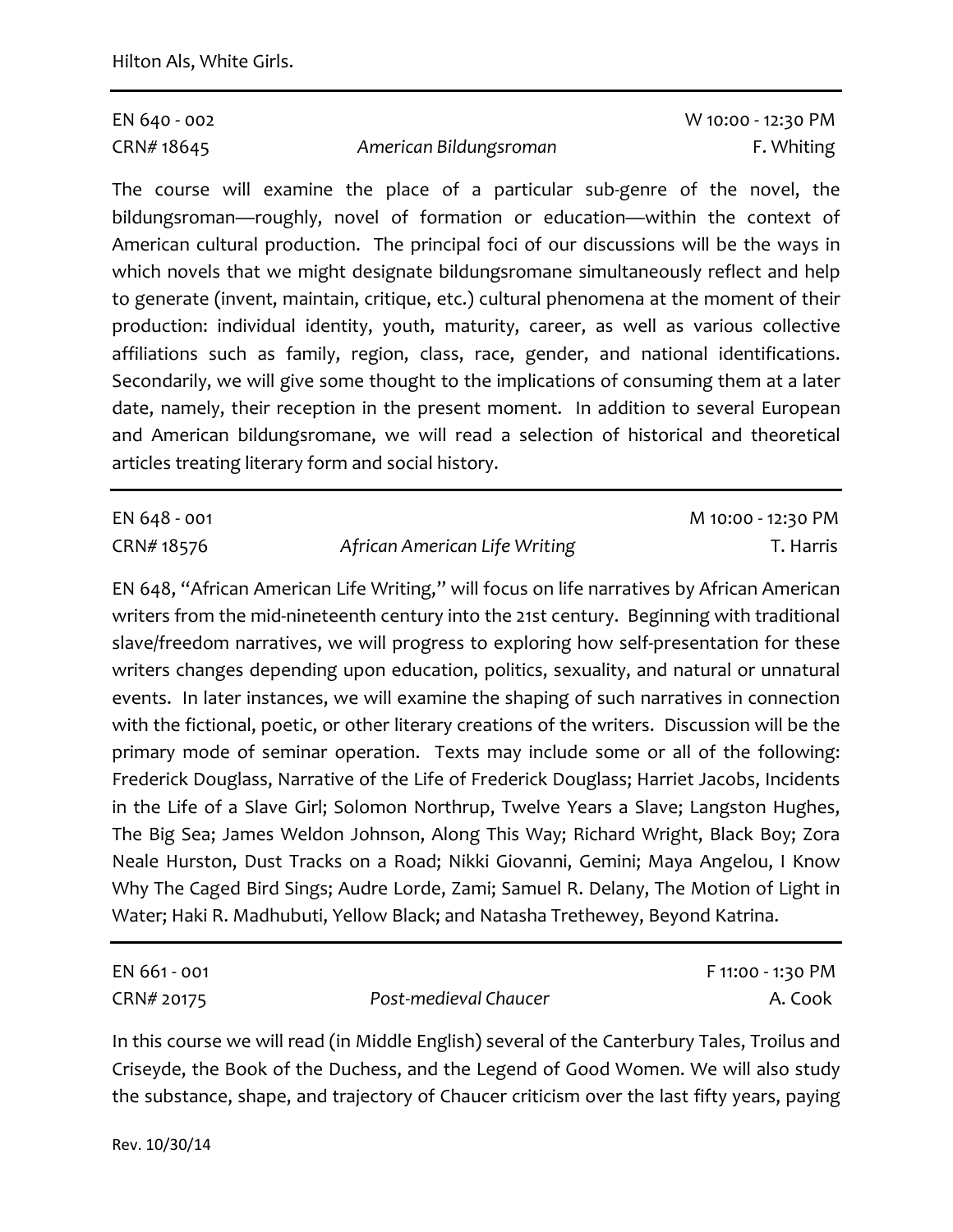particular attention to what it has meant and what it means now to read Chaucer historically. Key topics include Chaucer's rhetorical construction of himself as a subject both in and outside of history, his innovative synthesis of late medieval historiography and early humanist classicism, and his figuration of nostalgia for the deep past as a characteristic of modernity.

| EN 667 - 001 |                                      | M 2:00 - 4:30 PM |
|--------------|--------------------------------------|------------------|
| CRN# 20176   | Shakespeare in Performance Practicum | S. O'Dair        |
|              |                                      | S. Burch         |

"O Romeo, Romeo, wherefore art thou Romeo?" Not in this version of the Performance Practicum. Instead we will focus on Shakespeare's As You Like It, The Merry Wives of Windsor, The Taming of the Shrew, Aphra Behn's The Rover, and John Webster's The White Devil . As You Like It plays in Montgomery at the Alabama Shakespeare Festival; The Merry Wives of Windsor in Atlanta at The Shakespeare Tavern; and The Taming of the Shrew\_, \_The Rover\_, and \_The White Devi\_l play in Staunton, Virginia at the American Shakespeare Center. The course asks students to think about how writers adapt a classic text and how directors and actors bring a text to the stage (or screen we'll view some film versions, too). Toward that end, we will work with Professor Steve Burch of the Theater department and with actors at the American Shakespeare Center, in hopes of developing our skill at reading a playtext as a performance script.

## EN 674 - 001 TR 2:00 - 3:15 PM CRN# 20177 *Gender and Sexuality in the Eighteenth-Century Novel* D. Weiss

Recent studies of gender in eighteenth-century England, such as those by Nancy Armstrong, Harriet Guest, and Karen O'Brien, have argued that concepts of femininity were central to the period's most important social and intellectual developments—from the spread of an international consumer culture, to Enlightenment ideas about history and progress, to nationalist debates over the French Revolution. While concepts of gender can be seen in a wide variety of genres, the novel is the literary form which participated the most extensively in constructions of femininity during this period. Indeed, from the time it first emerged as a genre of doubtful repute very early in the century, to its firm establishment as a cultural staple one hundred years later, the novel was centrally concerned with issues of gender and sexuality. Influential male authors such as Samuel Richardson were drawn to stories about women, and indeed, some of the most important fictional females of the eighteenth century were male creations. At the same time, as one of the few forms of writing through which female authors could make a living, the novel attracted scores of women, most of whom turned their attention to documenting the lives of women and imagining scenarios of intellectual,